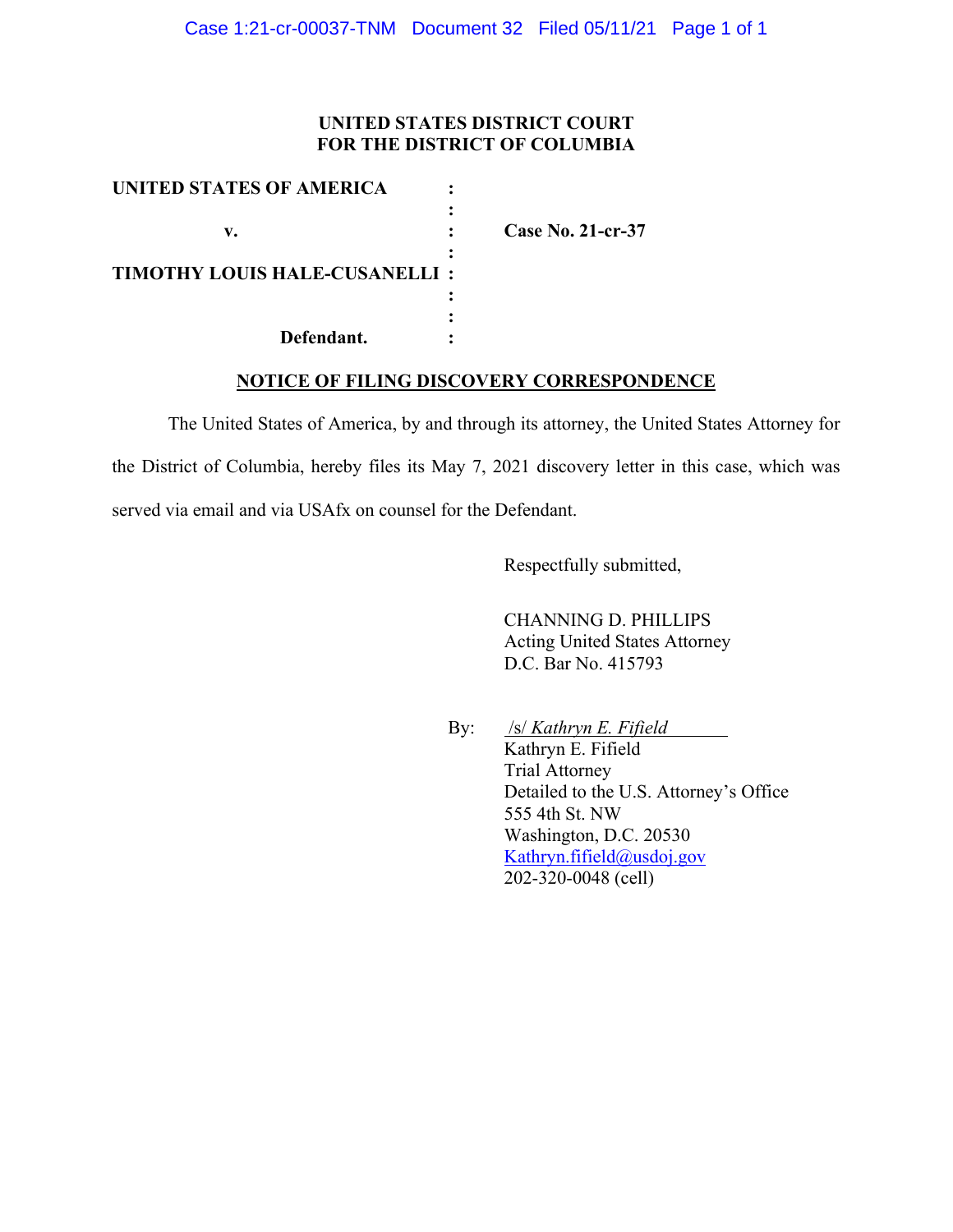## Case 1:21-cr-00037-TNM Document 32-1 Filed 05/11/21 Page 1 of 2



U.S. Department of Justice

Channing D. Phillips Acting United States Attorney

*District of Columbia*

*Judiciary Center 555 Fourth St., N.W. Washington, D.C. 20530*

May 7, 2021

Jonathan Zucker jonathansuckerlaw@gmail.com

> Re: *United States v. Timothy Hale-Cusanelli* Case No. 21-cr-37

Dear Counsel:

Enclosed as preliminary discovery in this case is **a folder delivered via USAfx, titled "Hale-Cusanelli"**, that contains the following materials:

Previously disclosed via USAfx:

- Video recording of custodial interview of Hale-Cusanelli
- Extraction of Apple iPhone

Disclosed today via USAfx (included within the same folder):

**"Discovery Production 5.7.21"**

- CHS video and audio recordings. **The Government has designated these files Sensitive under the Protective Order issued in this case**.
- **Cellebrite Extraction Report (PDF 63073 pgs):** iPhone 6s (A1633), MSISDN 7328105132, ISMI 310120163205040

Due to the extraordinary nature of the January 6, 2021 Capitol Attack, the government anticipates that a large volume of materials may contain information relevant to this prosecution. These materials may include, but are not limited to, surveillance video, statements of similarly situated defendants, forensic searches of electronic devices and social media accounts of similarly situated defendants, and citizen tips. The government is working to develop a system that will facilitate access to these materials. In the meantime, please let me know if there are any categories of information that you believe are particularly relevant to your client.

The discovery is unencrypted. Please contact me if you have any issues accessing the information, and to confer regarding pretrial discovery as provided in Fed. R. Crim. P. 16.1.